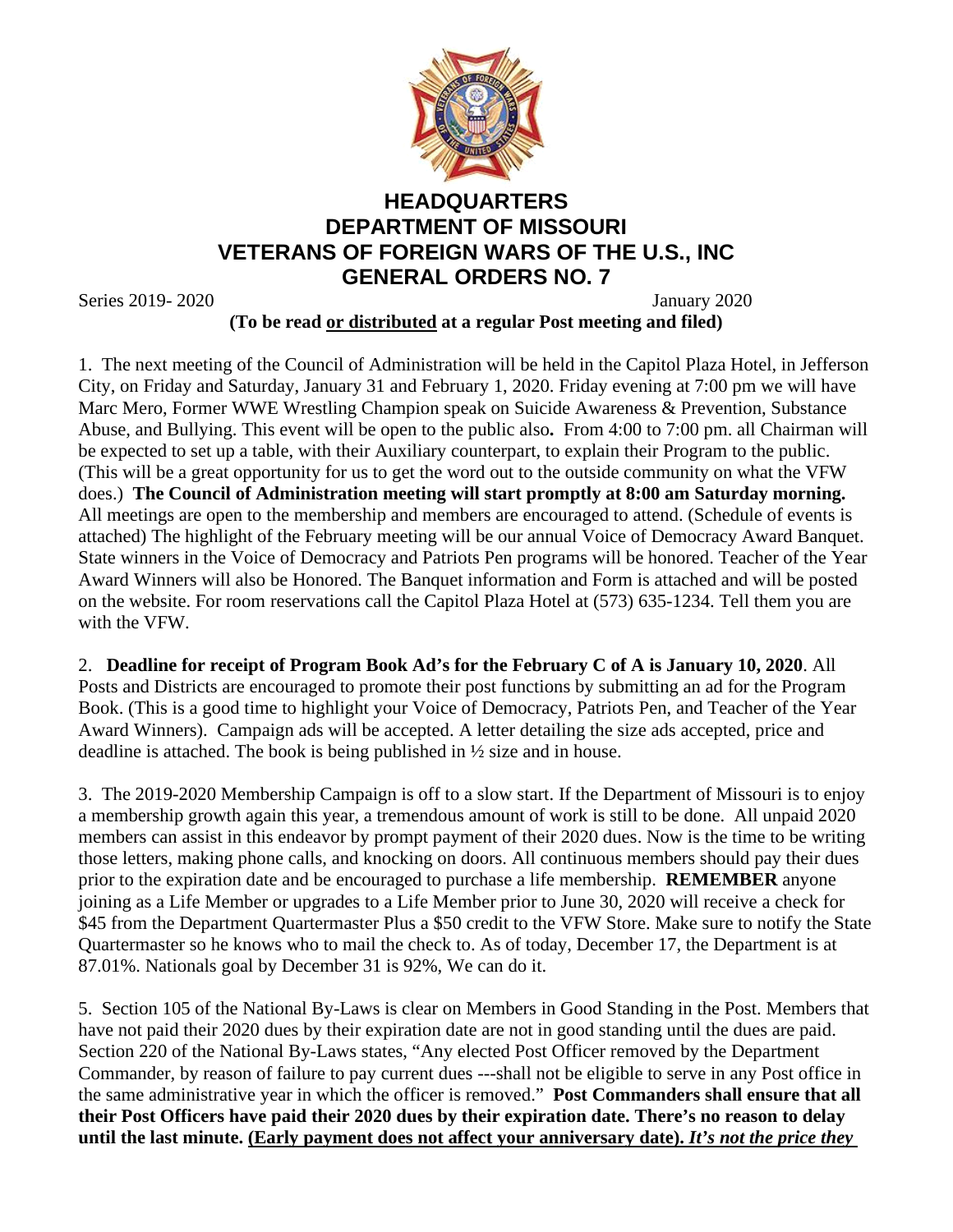## *pay to be a member; it's the price they paid to be eligible for membership.*

6. MAVO Legislative Days at the Capitol are scheduled for January 27 and 28, 2020. The Missouri Veterans Commission meeting is scheduled for 10:00 am. on January 27 in the Jefferson Bldg., followed by the MAVO meeting in the Truman Bldg. at 1:30 pm.

On Tuesday, January 28, there will be coffee and donuts on the third floor of the Rotunda from 8:00 – 10:00am. **Please see attached Flyer**. We need your Post participation to show that veterans care about legislation in the state. Great time to meet you legislators and let them know you care.

7. All District Commanders should make every effort to conclude the inspection program prior to the end of January. Please be sure that you have had a District Inspection Form completed and turned in to the Department Inspector.

8. Congratulations go out to all of the Post Commanders, Quartermasters, and Membership Chairmen that have achieved 100% membership.

9. It is not too early to start looking at the All State competition. Please take a look at your Post Commander and Quartermaster Handbook & Post Membership Program 2019-2020 booklet to see what your Post needs to do. All State determination will be made from data collected by the Department Headquarters on May 1, 2020. **Note: Membership requirements this year are a post must meet their membership on May 1, 2019 by May 1, 2020 to qualify or meet all other All-State requirements by May 1, 2020 and meet their 2019 year ending membership by June 30, 2020.**

10. Quarterly Audit Reports are required to be submitted to Department Headquarters no later than the last day of the month following the quarter. **Per sec. 218 (11) b. it's the duty of the Trustee's to conduct the audit and submit the Trustee Report of the Audit to the Department Quartermaster. Any post failing to submit a Quarterly Audit Report will not be allowed to vote at the upcoming State Convention to be held in June 2020.**

11. Post and District Commanders are reminded that the Department pays the **cost of the meal only for the student to attend the Voice of Democracy banquet**. Meals and lodging for the parents and guests of the student must be arranged through Department Headquarters and paid for by the District or Post, depending on District by-laws or standing rules. A special form to make rooming and meal arrangements for students, their families, and guests will be distributed by the Voice of Democracy Chairman. **It is important that this form be used and returned to Department Headquarters by the date indicated on the form. Credit card information must be included to hold the room. If the hotel doesn't receive a District or Post check at the event, the room will be charged to the credit card listed on the form. DO NOT SEND PAYMENT TO DEPARTMENT FOR DISTRICT WINNER'S ROOM. Please do not make room reservations for the district winner outside the special form explained above. A block of rooms has been set aside for this purpose.** Please contact Nicole at Department Headquarters if you have any questions.